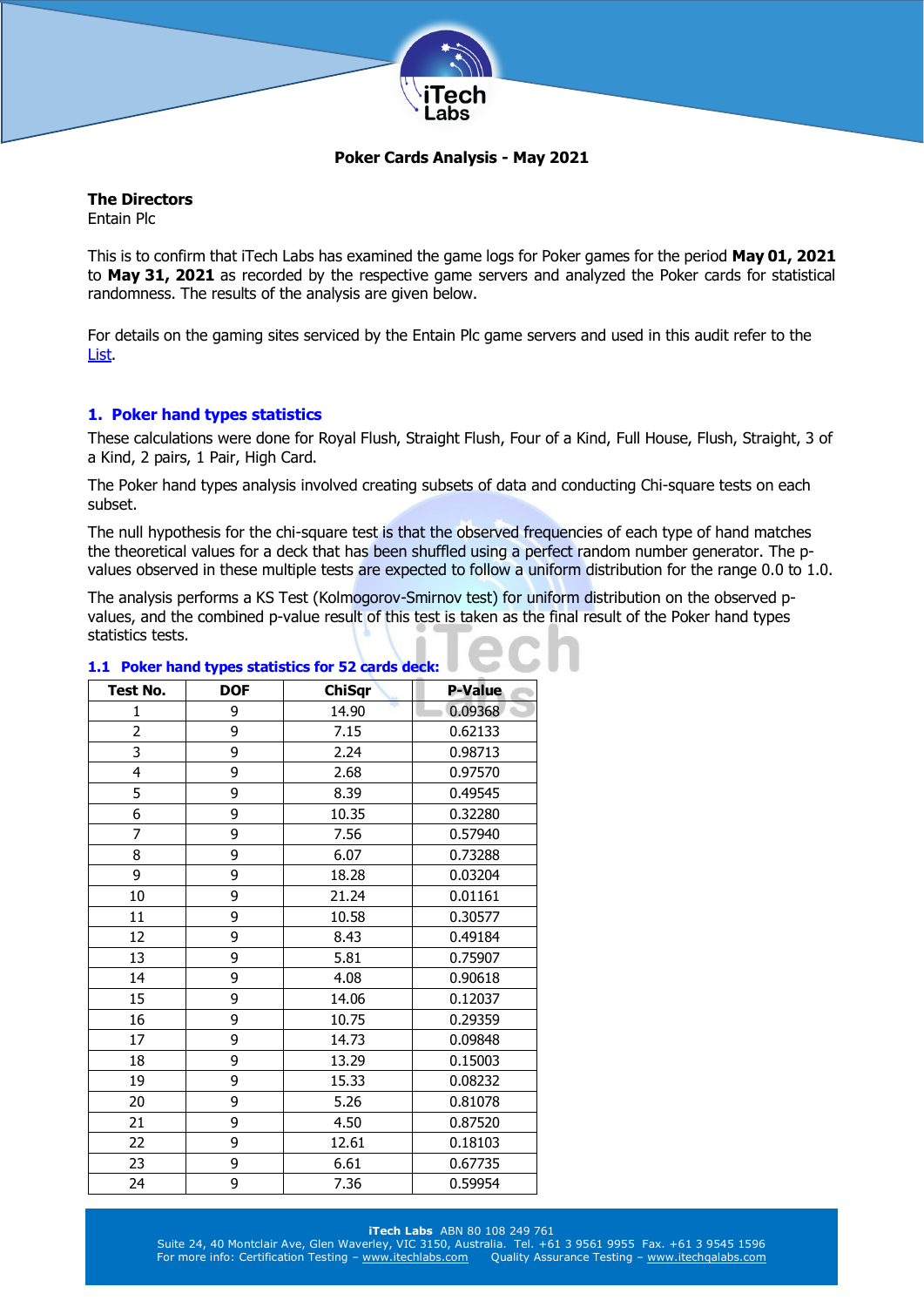| 25 | 9      | 3.48       | 0.94195      |  |
|----|--------|------------|--------------|--|
| 26 | 9      | 6.08       | 0.73158      |  |
| 27 | 9      | 3.69       | 0.93058      |  |
| 28 | 9      | 3.93       | 0.91578      |  |
| 29 | 9      | 8.91       | 0.44572      |  |
| 30 | 9      | 2.70       | 0.97508      |  |
| 31 | 9      | 11.58      | 0.23789      |  |
| 32 | 9      | 6.69       | 0.66959      |  |
| 33 | 9      | 6.46       | 0.69364      |  |
| 34 | 9      | 5.44       | 0.79449      |  |
| 35 | 9      | 3.85       | 0.92107      |  |
| 36 | 9      | 11.16      | 0.26497      |  |
| 37 | 9      | 8.26       | 0.50855      |  |
| 38 | 9      | 5.01       | 0.83363      |  |
| 39 | 9      | 3.64       | 0.93375      |  |
| 40 | 9      | 4.17       | 0.89993      |  |
| 41 | 9      | 8.01       | 0.53278      |  |
| 42 | 9      | 5.16       | 0.82057      |  |
| 43 | 9      | 10.27      | 0.32917      |  |
| 44 | 9      | 12.92      | 0.16636      |  |
| 45 | 9      | 5.80       | 0.75986      |  |
| 46 | 9      | 11.28      | 0.25698      |  |
| 47 | 9      | 15.03      | 0.09016      |  |
|    |        |            |              |  |
| 48 | 9<br>9 | 6.37       | 0.70247      |  |
| 49 |        | 9.00       | 0.43699      |  |
| 50 | 9      | 7.67       | 0.56777      |  |
| 51 | 9      | 5.42       | 0.79638      |  |
| 52 | 9      | 14.66      | 0.10081<br>۰ |  |
| 53 | 9      | 10.47<br>聅 | 0.31407      |  |
| 54 | 9      | 23.77      | 0.00468      |  |
| 55 | 9      | 4.08       | 0.90633      |  |
| 56 | 9      | 15.41      | 0.08031      |  |
| 57 | 9      | 16.90      | 0.05033      |  |
| 58 | 9      | 7.47       | 0.58811      |  |
| 59 | 9      | 24.32      | 0.00382      |  |
| 60 | 9      | 6.15       | 0.72521      |  |
| 61 | 9      | 8.45       | 0.48925      |  |
| 62 | 9      | 9.80       | 0.36659      |  |
| 63 | 9      | 14.82      | 0.09606      |  |
| 64 | 9      | 8.92       | 0.44447      |  |
| 65 | 9      | 17.02      | 0.04847      |  |
| 66 | 9      | 8.46       | 0.48813      |  |
| 67 | 9      | 10.33      | 0.32464      |  |
| 68 | 9      | 3.35       | 0.94889      |  |
| 69 | 9      | 6.23       | 0.71696      |  |
| 70 | 9      | 4.83       | 0.84848      |  |
| 71 | 9      | 5.06       | 0.82911      |  |
| 72 | 9      | 4.45       | 0.87922      |  |
| 73 | 9      | 15.29      | 0.08318      |  |
| 74 | 9      | 5.14       | 0.82154      |  |
| 75 | 9      | 7.77       | 0.55779      |  |
| 76 | 9      | 7.44       | 0.59180      |  |
| 77 | 9      | 14.48      | 0.10613      |  |
| 78 |        |            |              |  |
|    | 9      | 4.68       | 0.86119      |  |
| 79 | 9      | 11.30      | 0.25566      |  |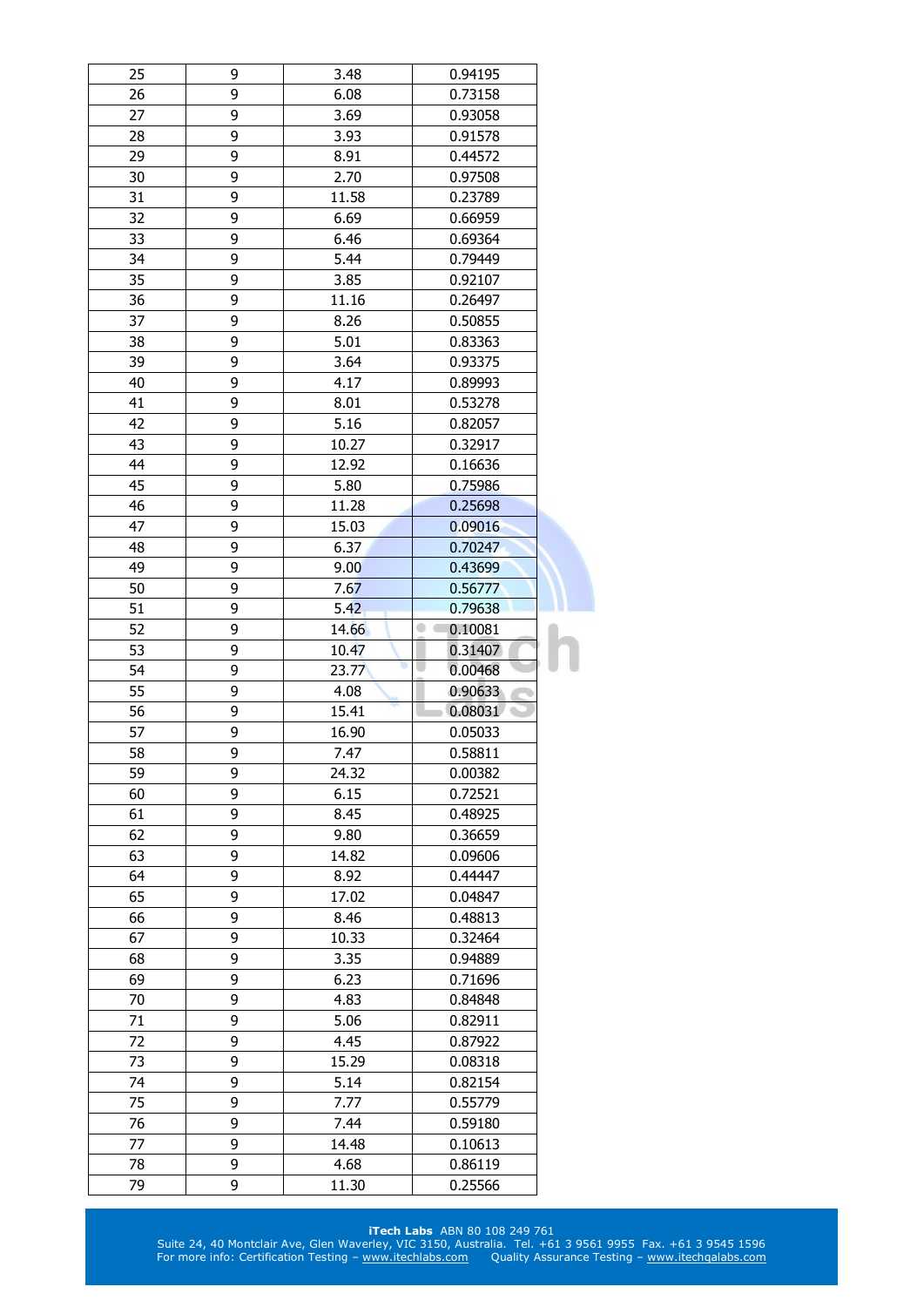| 80  | 9 | 14.14                                            | 0.11745 |
|-----|---|--------------------------------------------------|---------|
| 81  | 9 | 10.89                                            | 0.28335 |
| 82  | 9 | 8.44                                             | 0.49071 |
| 83  | 9 | 22.03                                            | 0.00880 |
| 84  | 9 | 19.06                                            | 0.02470 |
| 85  | 9 | 11.91                                            | 0.21816 |
| 86  | 9 | 2.99                                             | 0.96470 |
| 87  | 9 | 7.49                                             | 0.58658 |
| 88  | 9 | 5.92                                             | 0.74789 |
| 89  | 9 | 6.81                                             | 0.65666 |
| 90  | 9 | 7.63                                             | 0.57140 |
| 91  | 9 | 11.13                                            | 0.26686 |
| 92  | 9 | 5.17                                             | 0.81952 |
| 93  | 9 | 3.40                                             | 0.94630 |
| 94  | 9 | 9.31                                             | 0.40927 |
| 95  | 9 | 12.23                                            | 0.20073 |
| 96  | 9 | 5.76                                             | 0.76361 |
| 97  | 9 | 4.12                                             | 0.90328 |
| 98  | 9 | 7.32                                             | 0.60348 |
| 99  | 9 | 3.41                                             | 0.94594 |
| 100 | 9 | 13.68                                            | 0.13423 |
|     |   |                                                  |         |
|     |   | Combined P-value for all tests (Using KS method) | 0.57746 |

*1)* The P-values are observed probabilities from the Chi-Square tests. The last row shows the result of the KS Test performed on the p-values for all Chi-Square tests, where there are sufficient data.

# **1.2 Poker hand types statistics for 36 cards deck:**

| Test No. | <b>DOF</b> | <b>ChiSqr</b>                                    | <b>P-Value</b>             |
|----------|------------|--------------------------------------------------|----------------------------|
|          |            | 21.11                                            | 0.01218                    |
|          |            | 11.20                                            | 0.26229                    |
|          |            |                                                  |                            |
|          |            | Combined P-value for all tests (Using KS method) | N/A (Insufficient<br>data) |

*Notes:* 

*1)* The P-values are observed probabilities from the Chi-Square tests. The last row shows the result of the KS Test performed on the p-values for all Chi-Square tests, where there are sufficient data.

## **2. Poker rank statistics**

The Poker rank analysis aims to establish that the rank of the cards in each position was equally distributed in one of the 13 possible ranks (2, 3, 4, 5, 6, 7, 8, 9, 10, J, Q, K, A) for a 52 card deck and 9 ranks (6, 7, 8, 9, 10, J, Q, K, A) for a 36 card deck.

The Poker rank analysis involved creating subsets of data and conducting Chi-square tests on each subset. The analysis performs a KS Test (Kolmogorov-Smirnov test) for uniform distribution on the observed pvalues, and the combined p-value result of this test is taken as the final result of the Ranks statistics tests.

## **2.1 Poker rank statistics for 52 cards deck:**

| Test No. | <b>Positions</b> | DOF | ChiSar | <b>P-Value</b> |
|----------|------------------|-----|--------|----------------|
|          |                  | 84  | 79.29  | 0.62514        |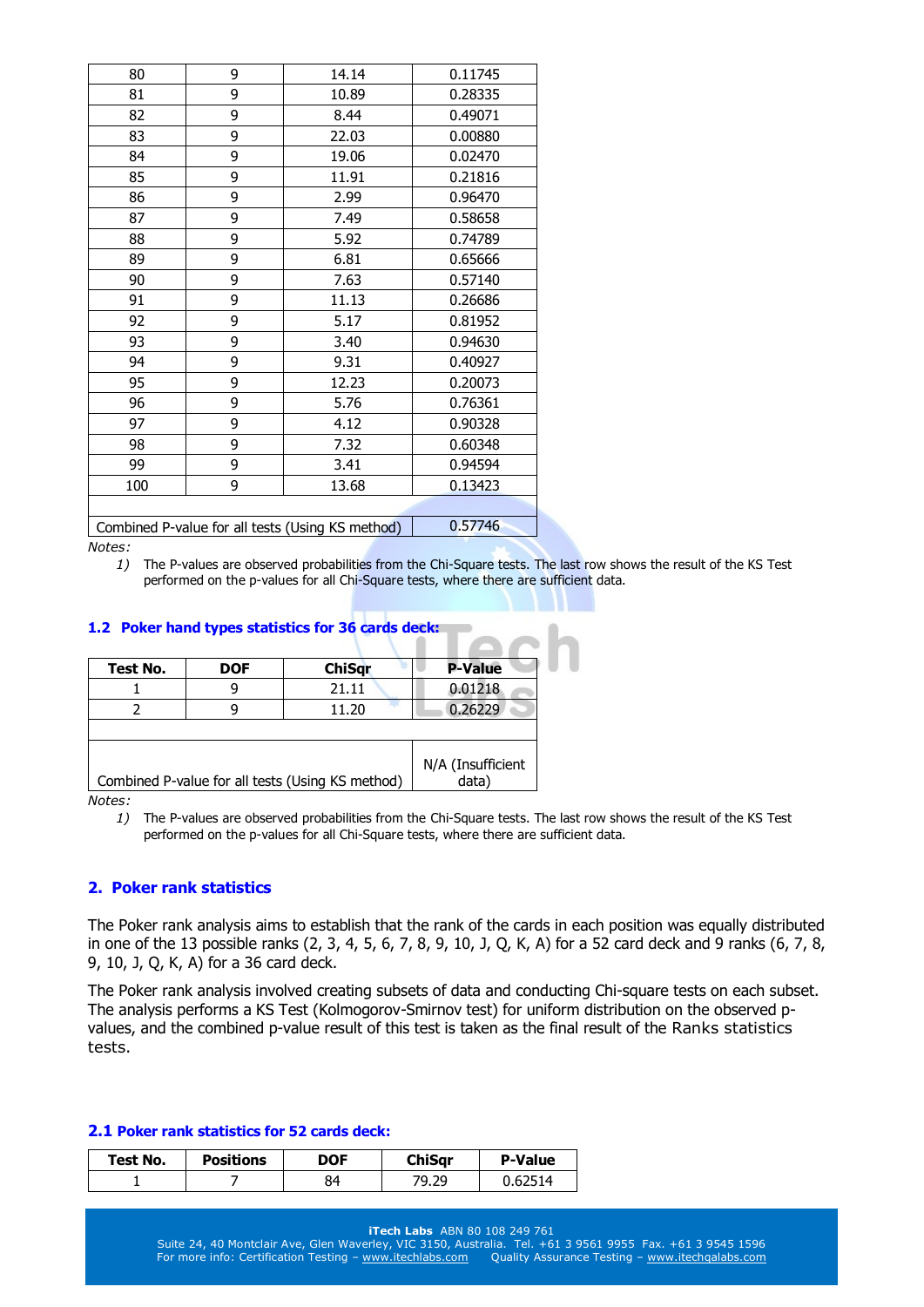| 2              | 7                   | 84       | 77.71  | 0.67221            |
|----------------|---------------------|----------|--------|--------------------|
| 3              | 7                   | 84       | 86.61  | 0.40103            |
| $\overline{4}$ | $\overline{7}$      | 84       | 81.20  | 0.56630            |
| 5              | 7                   | 84       | 95.79  | 0.17845            |
| 6              | 7                   | 84       | 97.24  | 0.15313            |
| 7              | $\overline{7}$      | 84       | 89.91  | 0.30955            |
| 8              | 7                   | 84       | 73.87  | 0.77749            |
| 9              | 7                   | 84       | 78.26  | 0.65615            |
| 10             | 7                   | 84       | 56.39  | 0.99107            |
| 11             | $\overline{7}$      | 84       | 79.86  | 0.60751            |
| 12             | 7                   | 84       | 92.20  | 0.25335            |
| 13             | 7                   | 84       | 65.64  | 0.93097            |
| 14             | 7                   | 84       | 86.30  | 0.41020            |
| 15             | 7                   | 84       | 94.85  | 0.19642            |
| 16             | 7                   | 84       | 105.45 | 0.05676            |
| 17             | 7                   | 84       | 69.95  | 0.86406            |
| 18             | 7                   | 84       | 84.35  | 0.46888            |
| 19             | 7                   | 84       | 60.90  | 0.97293            |
| 20             | $\overline{7}$      | 84       | 89.63  | 0.31703            |
| 21             | 7                   | 84       | 88.54  | 0.34637            |
| 22             | 7                   | 84       | 96.02  | 0.17433            |
| 23             | 7                   | 84       | 95.12  | 0.19118            |
| 24             | 7                   |          |        |                    |
|                | $\overline{7}$      | 84       | 99.52  | 0.11869            |
| 25             | $\overline{7}$      | 84       | 71.26  | 0.83774            |
| 26             |                     | 84       | 82.05  | 0.53979            |
| 27<br>28       | 7<br>$\overline{7}$ | 84<br>84 | 69.56  | 0.87142            |
| 29             | 7                   |          | 71.95  | 0.82293            |
|                |                     |          |        |                    |
|                |                     | 84       | 84.76  | 0.45621            |
| 30             | $\overline{7}$      | 84       | 90.27  | 0.30048            |
| 31             | 7                   | 84       | 69.37  | 0.87478            |
| 32             | 7                   | 84       | 76.12  | 0.71767            |
| 33             | 7                   | 84       | 123.29 | 0.00340            |
| 34             | 7                   | 84       | 52.18  | 0.99749            |
| 35             | $\overline{7}$      | 84       | 83.48  | 0.49541            |
| 36             | 7                   | 84       | 87.50  | 0.37533            |
| 37             | 7                   | 84       | 95.73  | 0.17959            |
| 38             | 7                   | 84       | 89.43  | 0.32220            |
| 39             | 7                   | 84       | 104.01 | 0.06857            |
| 40             | 7                   | 84       | 72.65  | 0.80697            |
| 41             | 7                   | 84       | 114.82 | 0.01438            |
| 42             | 7                   | 84       | 84.00  | 0.47950            |
| 43             | 7                   | 84       | 79.69  | 0.61268            |
| 44             | 7                   | 84       | 105.69 | 0.05496            |
| 45             | 7                   | 84       | 64.51  | 0.94369            |
| 46             | 7                   | 84       | 76.74  | 0.70040            |
| 47             | 7                   | 84       | 75.02  | 0.74758            |
| 48             | 7                   | 84       | 97.60  | 0.14731            |
| 49             | 7                   | 84       | 102.88 | 0.07921            |
| 50             | 7                   | 84       | 72.67  | 0.80646            |
| 51             | 7                   | 84       | 90.07  | 0.30561            |
| 52             | 7                   | 84       | 74.85  | 0.75229            |
| 53             | 7                   | 84       | 100.62 | 0.10443            |
| 54             | 7                   | 84       | 84.79  | 0.45547            |
| 55             | 7                   | 84       | 99.16  | 0.12375<br>0.37858 |

## **iTech Labs** ABN 80 108 249 761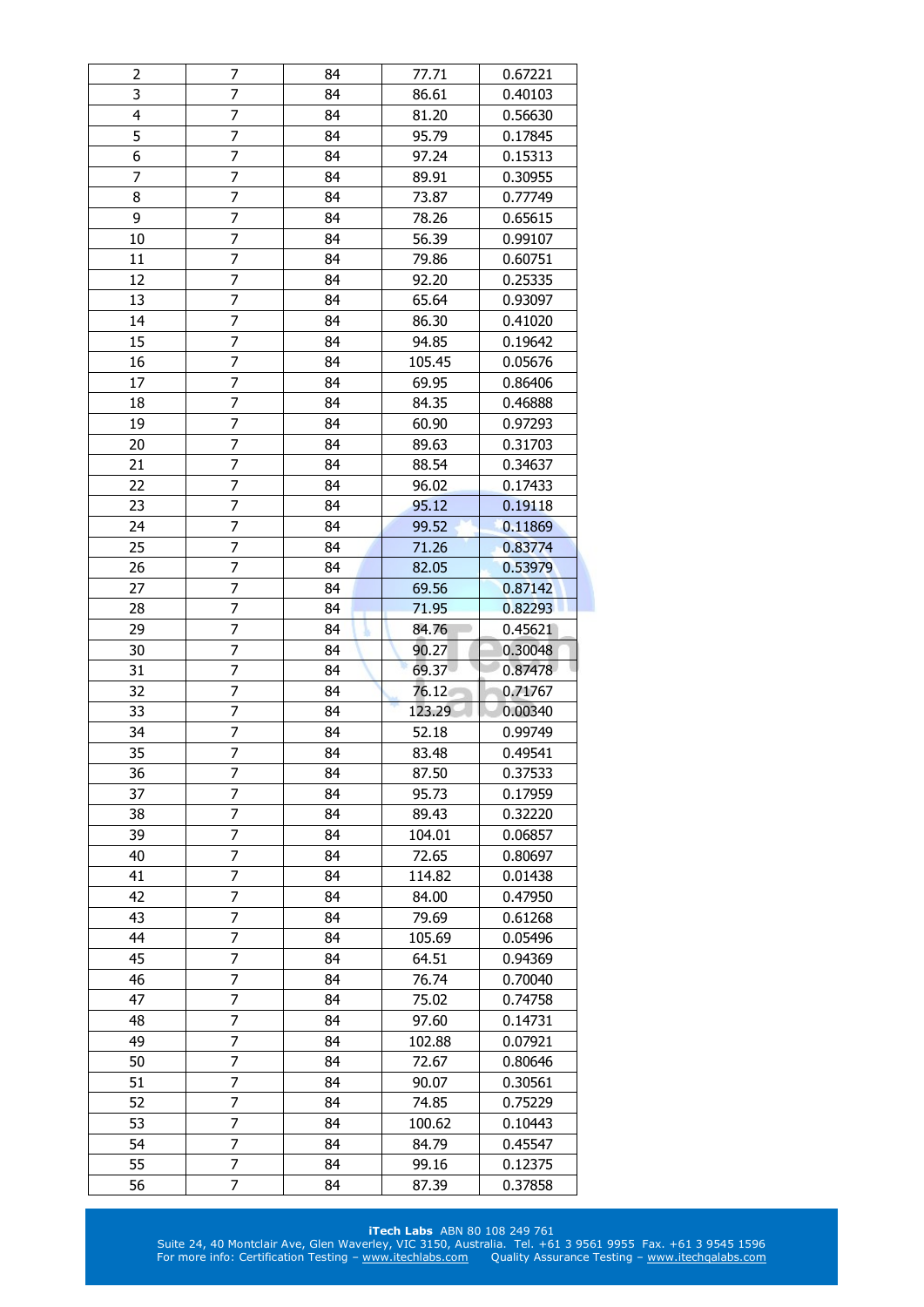| 57  | 7                                                | 84 | 90.03  | 0.30651 |
|-----|--------------------------------------------------|----|--------|---------|
| 58  | 7                                                | 84 | 84.48  | 0.46484 |
| 59  | 7                                                | 84 | 67.95  | 0.89883 |
| 60  | 7                                                | 84 | 91.14  | 0.27851 |
| 61  | 7                                                | 84 | 88.83  | 0.33847 |
| 62  | 7                                                | 84 | 106.43 | 0.04974 |
| 63  | 7                                                | 84 | 93.34  | 0.22757 |
| 64  | 7                                                | 84 | 75.21  | 0.74263 |
| 65  | 7                                                | 84 | 68.41  | 0.89145 |
| 66  | 7                                                | 84 | 99.07  | 0.12506 |
| 67  | 7                                                | 84 | 105.95 | 0.05313 |
| 68  | 7                                                | 84 | 94.89  | 0.19556 |
| 69  | 7                                                | 84 | 85.37  | 0.43780 |
| 70  | 7                                                | 84 | 79.07  | 0.63161 |
| 71  | 7                                                | 84 | 87.53  | 0.37451 |
| 72  | 7                                                | 84 | 88.13  | 0.35767 |
| 73  | 7                                                | 84 | 80.92  | 0.57499 |
| 74  | 7                                                | 84 | 112.83 | 0.01965 |
| 75  | 7                                                | 84 | 89.13  | 0.33034 |
| 76  | 7                                                | 84 | 83.57  | 0.49274 |
| 77  | 7                                                | 84 | 87.79  | 0.36716 |
| 78  | 7                                                | 84 | 83.22  | 0.50341 |
| 79  | $\overline{7}$                                   | 84 | 85.16  | 0.44422 |
| 80  | 7                                                | 84 | 81.40  | 0.56000 |
| 81  | 7                                                | 84 | 84.56  | 0.46243 |
| 82  | 7                                                | 84 | 72.94  | 0.80018 |
| 83  | 7                                                | 84 | 102.46 | 0.08346 |
| 84  | $\overline{7}$                                   | 84 | 87.48  | 0.37584 |
| 85  | 7                                                | 84 | 84.85  | 0.45353 |
| 86  | 7                                                | 84 | 70.90  | 0.84524 |
| 87  | 7                                                | 84 | 69.14  | 0.87894 |
| 88  | 7                                                | 84 | 88.00  | 0.36117 |
| 89  | 7                                                | 84 | 99.29  | 0.12193 |
| 90  | $\overline{7}$                                   | 84 | 82.40  | 0.52886 |
| 91  | 7                                                | 84 | 73.08  | 0.79668 |
| 92  | 7                                                | 84 | 118.12 | 0.00838 |
| 93  | 7                                                | 84 | 88.93  | 0.33560 |
| 94  | 7                                                | 84 | 94.66  | 0.20014 |
| 95  | 7                                                | 84 | 73.42  | 0.78847 |
| 96  | 7                                                | 84 | 75.68  | 0.72995 |
| 97  | 7                                                | 84 | 95.30  | 0.18772 |
| 98  | 7                                                | 84 | 91.54  | 0.26885 |
| 99  | 7                                                | 84 | 77.08  | 0.69047 |
| 100 | 7                                                | 84 | 100.70 | 0.10341 |
|     |                                                  |    |        |         |
|     | Combined P-value for all tests (Using KS method) |    |        | 0.19402 |

*1)* The P-values are observed probabilities from the Chi-Square tests. The last row shows the result of the KS Test performed on the p-values for all Chi-Square tests, where there are sufficient data.

# **2.2 Poker rank statistics for 36 cards deck:**

| Test No. | <b>Positions</b> | <b>DOF</b> | <b>ChiSar</b> | <b>P-Value</b> |
|----------|------------------|------------|---------------|----------------|
|          |                  | 56         | 68.37         | 0.12424        |
|          |                  | 56         | 56.92         | 0.44068        |
|          |                  | 56         | 48.73         | 0.74396        |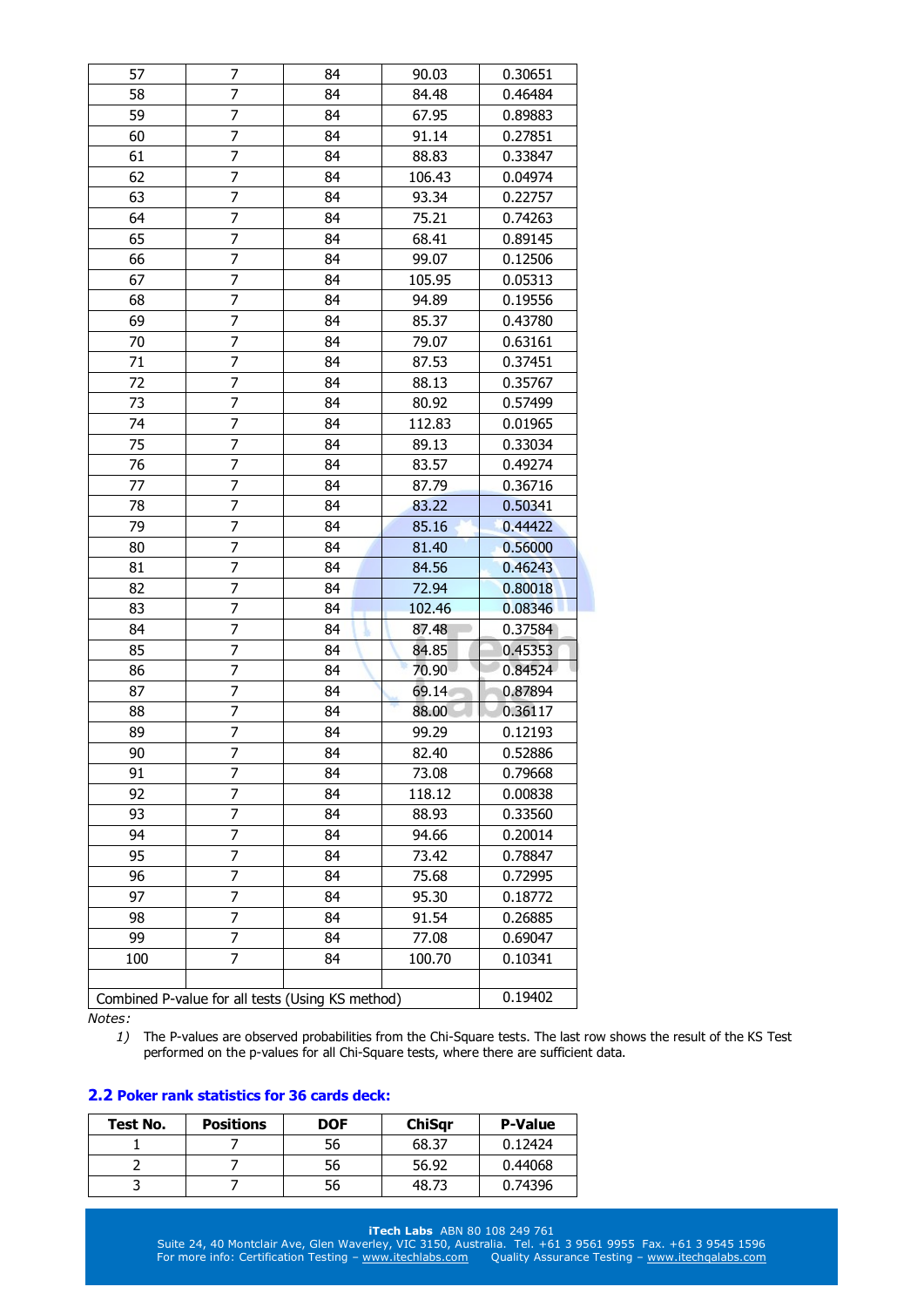| 4  | 7                                                | 56 | 45.11 | 0.85091 |
|----|--------------------------------------------------|----|-------|---------|
| 5  | 7                                                | 56 | 46.89 | 0.80188 |
| 6  | 7                                                | 56 | 45.81 | 0.83250 |
| 7  | $\overline{7}$                                   | 56 | 50.65 | 0.67675 |
| 8  | 7                                                | 56 | 58.09 | 0.39830 |
| 9  | 7                                                | 56 | 55.12 | 0.50824 |
| 10 | 7                                                | 56 | 45.58 | 0.83877 |
| 11 | 7                                                | 56 | 54.81 | 0.51990 |
| 12 | $\overline{7}$                                   | 56 | 36.54 | 0.97952 |
| 13 | 7                                                | 56 | 50.62 | 0.67805 |
| 14 | 7                                                | 56 | 59.92 | 0.33536 |
| 15 | 7                                                | 56 | 33.59 | 0.99239 |
| 16 | 7                                                | 56 | 48.10 | 0.76460 |
| 17 | 7                                                | 56 | 63.49 | 0.22946 |
| 18 | 7                                                | 56 | 58.29 | 0.39128 |
| 19 | $\overline{7}$                                   | 56 | 89.28 | 0.00311 |
| 20 | 7                                                | 56 | 37.80 | 0.97041 |
| 21 | $\overline{7}$                                   | 56 | 50.98 | 0.66494 |
| 22 | 7                                                | 56 | 44.23 | 0.87229 |
| 23 | 7                                                | 56 | 53.55 | 0.56808 |
| 24 | 7                                                | 56 | 61.26 | 0.29306 |
| 25 | 7                                                | 56 | 62.71 | 0.25043 |
| 26 | $\overline{7}$                                   | 56 | 62.07 | 0.26888 |
| 27 | 7                                                | 56 | 49.00 | 0.73489 |
| 28 | 7                                                | 56 | 66.87 | 0.15161 |
| 29 | 7                                                | 56 | 78.61 | 0.02482 |
| 30 | 7                                                | 56 | 66.42 | 0.16067 |
| 31 | $\overline{7}$                                   | 56 | 46.68 | 0.80822 |
| 32 | $\overline{7}$                                   | 56 | 56.45 | 0.45802 |
| 33 | 7                                                | 56 | 55.69 | 0.48640 |
| 34 | 7                                                | 56 | 43.83 | 0.88125 |
| 35 | 7                                                | 56 | 47.45 | 0.78501 |
| 36 | 7                                                | 56 | 65.00 | 0.19189 |
| 37 | $\overline{7}$                                   | 56 | 51.05 | 0.66230 |
| 38 | 7                                                | 56 | 50.89 | 0.66823 |
| 39 | 7                                                | 56 | 62.68 | 0.25143 |
| 40 | 7                                                | 56 | 41.65 | 0.92335 |
| 41 | 7                                                | 56 | 45.76 | 0.83396 |
| 42 | 7                                                | 56 | 43.81 | 0.88164 |
| 43 | 7                                                | 56 | 60.82 | 0.30644 |
| 44 | 7                                                | 56 | 70.60 | 0.09065 |
| 45 | 7                                                | 56 | 50.37 | 0.68714 |
| 46 | 7                                                | 56 | 50.58 | 0.67935 |
| 47 | 7                                                | 56 | 48.03 | 0.76691 |
| 48 | 7                                                | 56 | 64.05 | 0.21507 |
| 49 | 7                                                | 56 | 73.33 | 0.05989 |
| 50 | 7                                                | 56 | 61.58 | 0.28324 |
| 51 | 7                                                | 56 | 59.44 | 0.35136 |
|    |                                                  |    |       |         |
|    | Combined P-value for all tests (Using KS method) |    |       | 0.17029 |

*1)* The P-values are observed probabilities from the Chi-Square tests. The last row shows the result of the KS Test performed on the p-values for all Chi-Square tests, where there are sufficient data.

# **3. Poker suits statistics**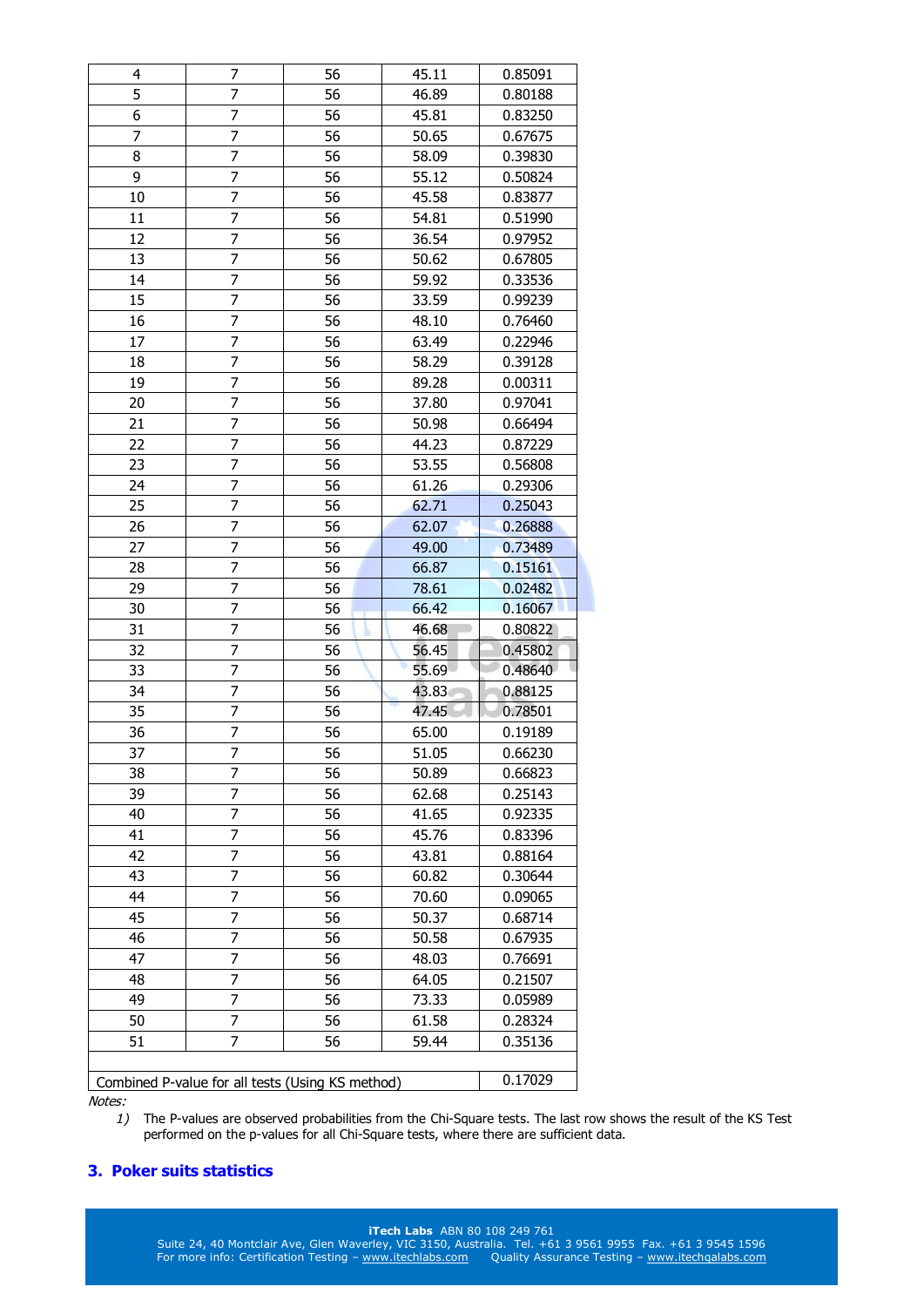The Poker suits analysis aims to verify that that the cards dealt exhibit an equal probability of all 4 suits (Clubs, Diamonds, Hearts and Spades) in all positions.

The Poker suits analysis involved creating subsets of data and conducting Chi-square tests on each subset. The analysis performs a KS Test (Kolmogorov-Smirnov test) for uniform distribution on the observed pvalues, and the combined p-value result of this test is taken as the final result of the Suits statistics tests.

| Test No.       | <b>Positions</b> | <b>DOF</b> | <b>ChiSqr</b> | <b>P-Value</b> |
|----------------|------------------|------------|---------------|----------------|
| 1              | 7                | 21         | 17.54         | 0.67784        |
| $\overline{2}$ | $\overline{7}$   | 21         | 16.58         | 0.73599        |
| 3              | 7                | 21         | 27.89         | 0.14318        |
| $\overline{4}$ | 7                | 21         | 22.38         | 0.37786        |
| $\overline{5}$ | 7                | 21         | 21.88         | 0.40629        |
| 6              | 7                | 21         | 21.47         | 0.43050        |
| 7              | 7                | 21         | 24.43         | 0.27248        |
| 8              | $\overline{7}$   | 21         | 16.20         | 0.75814        |
| 9              | 7                | 21         | 15.13         | 0.81614        |
| 10             | $\overline{7}$   | 21         | 29.60         | 0.10024        |
| 11             | $\overline{7}$   | 21         | 19.25         | 0.56929        |
| 12             | 7                | 21         | 11.76         | 0.94583        |
| 13             | $\overline{7}$   | 21         | 32.42         | 0.05306        |
| 14             | $\overline{7}$   | 21         | 28.32         | 0.13135        |
| 15             | 7                | 21         | 12.06         | 0.93790        |
| 16             | 7                | 21         | 23.82         | 0.30175        |
| 17             | 7                | 21         | 13.34         | 0.89620        |
| 18             | 7                | 21         | 25.42         | 0.22923        |
| 19             | 7                | 21         | 27.13         | 0.16660        |
| 20             | $\overline{7}$   | 21         | 21.99         | 0.39983        |
| 21             | $\overline{7}$   | 21         | 19.37         | 0.56128        |
| 22             | 7                | 21         | 18.98         | 0.58661        |
| 23             | 7                | 21         | 16.02         | 0.76825        |
| 24             | $\overline{7}$   | 21         | 28.75         | 0.12004        |
| 25             | 7                | 21         | 14.33         | 0.85500        |
| 26             | 7                | 21         | 18.07         | 0.64473        |
| 27             | $\overline{7}$   | 21         | 24.79         | 0.25642        |
| 28             | 7                | 21         | 31.21         | 0.07027        |
| 29             | $\overline{7}$   | 21         | 11.46         | 0.95298        |
| 30             | $\overline{7}$   | 21         | 11.78         | 0.94542        |
| 31             | 7                | 21         | 27.63         | 0.15094        |
| 32             | $\overline{7}$   | 21         | 28.25         | 0.13329        |
| 33             | $\overline{7}$   | 21         | 16.59         | 0.73581        |
| 34             | 7                | 21         | 19.82         | 0.53248        |
| 35             | 7                | 21         | 16.70         | 0.72898        |
| 36             | 7                | 21         | 24.21         | 0.28304        |
| 37             | 7                | 21         | 14.61         | 0.84183        |
| 38             | 7                | 21         | 23.17         | 0.33478        |
| 39             | 7                | 21         | 24.18         | 0.28464        |
| 40             | 7                | 21         | 18.17         | 0.63807        |
| 41             | 7                | 21         | 17.30         | 0.69263        |
| 42             | 7                | 21         | 28.72         | 0.12086        |
| 43             | 7                | 21         | 21.51         | 0.42811        |
| 44             | 7                | 21         | 12.67         | 0.91987        |
| 45             | 7                | 21         | 31.88         | 0.06025        |
| 46             | $\overline{7}$   | 21         | 21.98         | 0.40083        |

# **3.1 Poker suits statistics for 52 cards deck:**

#### **iTech Labs** ABN 80 108 249 761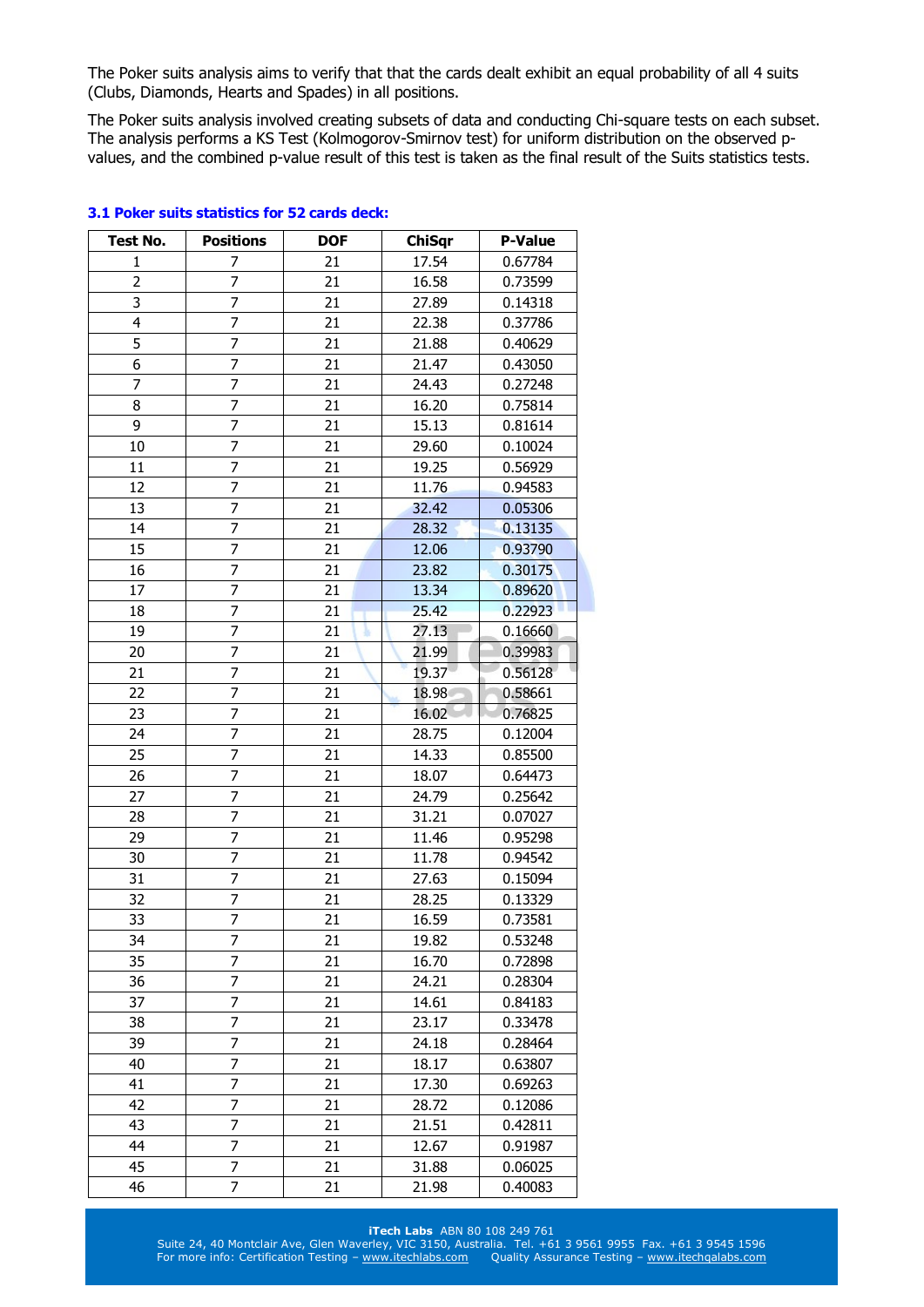| 47  | 7              | 21 | 20.67 | 0.47937 |
|-----|----------------|----|-------|---------|
| 48  | 7              | 21 | 29.72 | 0.09775 |
| 49  | 7              | 21 | 11.53 | 0.95152 |
| 50  | 7              | 21 | 19.89 | 0.52846 |
| 51  | 7              | 21 | 28.57 | 0.12475 |
| 52  | $\overline{7}$ | 21 | 16.65 | 0.73203 |
| 53  | 7              | 21 | 18.39 | 0.62440 |
| 54  | 7              | 21 | 34.48 | 0.03214 |
| 55  | 7              | 21 | 25.62 | 0.22123 |
| 56  | 7              | 21 | 18.56 | 0.61345 |
| 57  | 7              | 21 | 25.27 | 0.23562 |
| 58  | 7              | 21 | 26.01 | 0.20616 |
| 59  | 7              | 21 | 27.35 | 0.15971 |
| 60  | 7              | 21 | 10.55 | 0.97080 |
| 61  | 7              | 21 | 25.48 | 0.22688 |
| 62  | 7              | 21 | 37.89 | 0.01328 |
| 63  | 7              | 21 | 12.80 | 0.91548 |
| 64  | 7              | 21 | 20.55 | 0.48683 |
| 65  | $\overline{7}$ | 21 | 19.35 | 0.56266 |
| 66  | 7              | 21 | 19.80 | 0.53408 |
| 67  | 7              | 21 | 17.55 | 0.67746 |
| 68  | 7              | 21 | 9.33  | 0.98635 |
| 69  | 7              | 21 | 10.91 | 0.96446 |
| 70  | 7              | 21 | 23.83 | 0.30160 |
| 71  | $\overline{7}$ | 21 | 24.80 | 0.25583 |
| 72  | 7              | 21 | 10.35 | 0.97401 |
| 73  | 7              | 21 | 27.68 | 0.14934 |
| 74  | 7              | 21 | 10.66 | 0.96906 |
| 75  | 7              | 21 | 35.03 | 0.02804 |
| 76  | 7              | 21 | 14.86 | 0.82982 |
|     |                |    |       |         |
|     |                |    |       |         |
| 77  | 7              | 21 | 19.52 | 0.55170 |
| 78  | 7              | 21 | 12.76 | 0.91693 |
| 79  | 7              | 21 | 28.38 | 0.12979 |
| 80  | $\overline{7}$ | 21 | 26.94 | 0.17301 |
| 81  | 7              | 21 | 13.91 | 0.87364 |
| 82  | 7              | 21 | 21.86 | 0.40746 |
| 83  | 7              | 21 | 27.43 | 0.15719 |
| 84  | 7              | 21 | 35.92 | 0.02233 |
| 85  | 7              | 21 | 25.82 | 0.21348 |
| 86  | 7              | 21 | 20.92 | 0.46386 |
| 87  | 7              | 21 | 22.88 | 0.35058 |
| 88  | 7              | 21 | 34.55 | 0.03161 |
| 89  | 7              | 21 | 17.77 | 0.66381 |
| 90  | 7              | 21 | 14.87 | 0.82955 |
| 91  | 7              | 21 | 32.26 | 0.05507 |
| 92  | 7              | 21 | 27.03 | 0.16987 |
| 93  | 7              | 21 | 22.17 | 0.38976 |
| 94  | 7              | 21 | 25.66 | 0.21985 |
| 95  | 7              | 21 | 35.60 | 0.02423 |
| 96  | 7              | 21 | 20.91 | 0.46448 |
| 97  | 7              | 21 | 34.55 | 0.03160 |
| 98  | 7              | 21 | 11.32 | 0.95628 |
| 99  | 7              | 21 | 17.01 | 0.71041 |
| 100 | 7              | 21 | 42.98 | 0.00316 |

### **iTech Labs** ABN 80 108 249 761 Suite 24, 40 Montclair Ave, Glen Waverley, VIC 3150, Australia. Tel. +61 3 9561 9955 Fax. +61 3 9545 1596 For more info: Certification Testing – [www.itechlabs.com](http://www.itechlabs.com/) Quality Assurance Testing – www.itechgalabs.com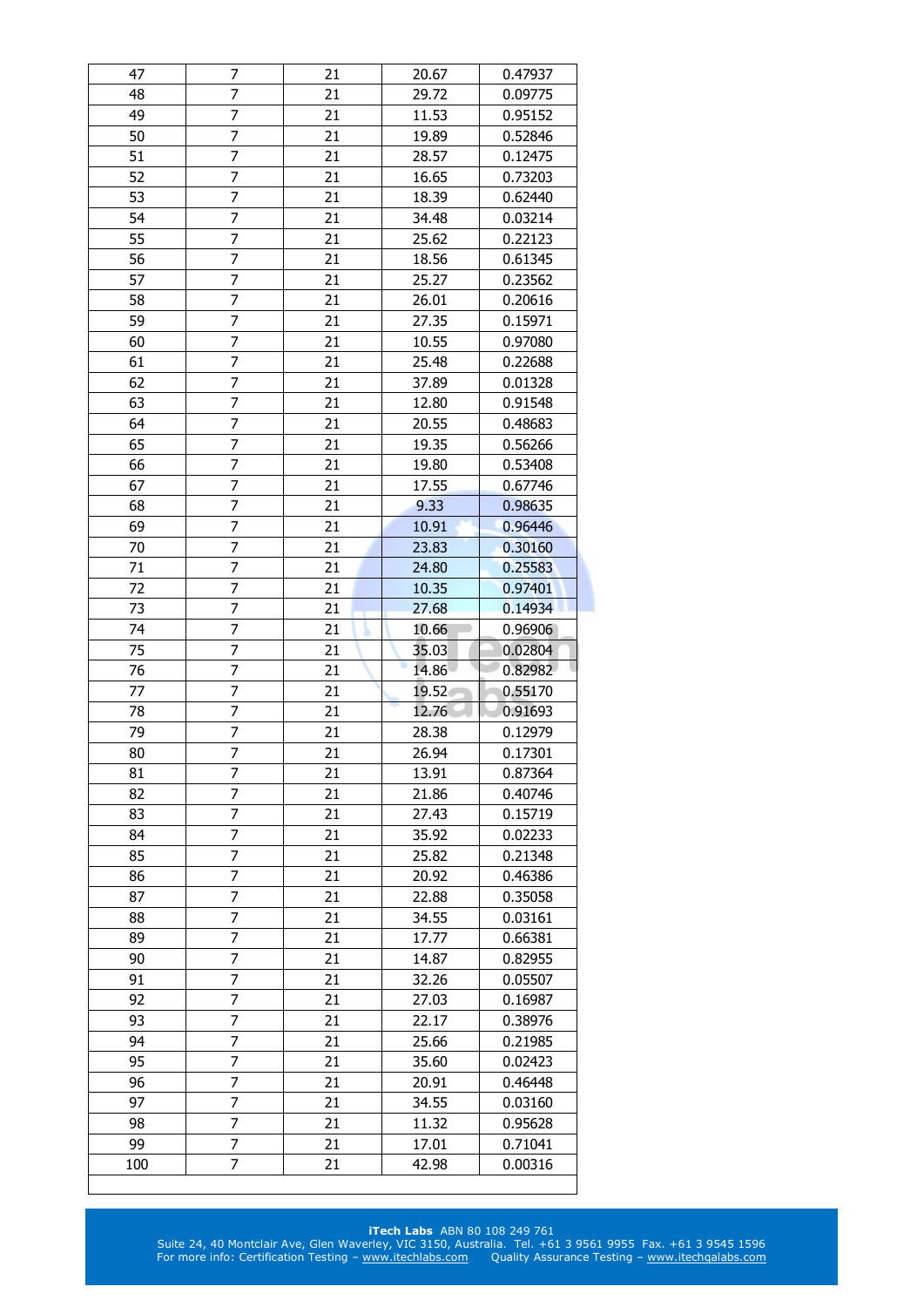| Combined P-value for all tests (Using KS method) | 0.18035 |
|--------------------------------------------------|---------|
|                                                  |         |

*1)* The P-values are observed probabilities from the Chi-Square tests. The last row shows the result of the KS Test performed on the p-values for all Chi-Square tests, where there are sufficient data.

| Test No.       | <b>Positions</b> | <b>DOF</b> | <b>ChiSqr</b> | <b>P-Value</b> |
|----------------|------------------|------------|---------------|----------------|
| 1              | 7                | 21         | 22.96         | 0.34611        |
| $\overline{2}$ | $\overline{7}$   | 21         | 28.05         | 0.13880        |
| 3              | 7                | 21         | 15.90         | 0.77547        |
| 4              | 7                | 21         | 14.41         | 0.85144        |
| 5              | 7                | 21         | 15.03         | 0.82134        |
| 6              | 7                | 21         | 18.64         | 0.60822        |
| $\overline{7}$ | $\overline{7}$   | 21         | 22.02         | 0.39859        |
| 8              | 7                | 21         | 18.21         | 0.63581        |
| 9              | 7                | 21         | 17.25         | 0.69597        |
| 10             | 7                | 21         | 22.96         | 0.34611        |
| 11             | $\overline{7}$   | 21         | 19.20         | 0.57231        |
| 12             | 7                | 21         | 17.63         | 0.67216        |
| 13             | 7                | 21         | 23.13         | 0.33719        |
| 14             | $\overline{7}$   | 21         | 21.08         | 0.45407        |
| 15             | 7                | 21         | 33.94         | 0.03674        |
| 16             | 7                | 21         | 11.21         | 0.95858        |
| 17             | 7                | 21         | 17.13         | 0.70332        |
| 18             | 7                | 21         | 29.62         | 0.09998        |
| 19             | 7                | 21         | 11.74         | 0.94627        |
| 20             | 7                | 21         | 17.96         | 0.65153        |
| 21             | 7                | 21         | 16.38         | 0.74770        |
| 22             | 7                | 21         | 17.11         | 0.70429        |
| 23             | 7                | 21         | 21.34         | 0.43860        |
| 24             | 7                | 21         | 31.26         | 0.06938        |
| 25             | 7                | 21         | 16.78         | 0.72411        |
| 26             | $\overline{7}$   | 21         | 15.43         | 0.80067        |
| 27             | 7                | 21         | 25.03         | 0.24578        |
| 28             | 7                | 21         | 27.21         | 0.16407        |
| 29             | 7                | 21         | 16.86         | 0.71980        |
| 30             | 7                | 21         | 14.56         | 0.84437        |
| 31             | 7                | 21         | 16.25         | 0.75556        |
| 32             | $\overline{7}$   | 21         | 25.67         | 0.21923        |
| 33             | 7                | 21         | 11.39         | 0.95460        |
| 34             | 7                | 21         | 29.54         | 0.10154        |
| 35             | 7                | 21         | 36.92         | 0.01719        |
| 36             | 7                | 21         | 25.94         | 0.20859        |
| 37             | 7                | 21         | 32.73         | 0.04932        |
| 38             | 7                | 21         | 16.09         | 0.76469        |
| 39             | 7                | 21         | 15.76         | 0.78298        |
| 40             | 7                | 21         | 14.06         | 0.86718        |
| 41             | 7                | 21         | 10.54         | 0.97108        |
| 42             | 7                | 21         | 27.27         | 0.16203        |
| 43             | 7                | 21         | 10.64         | 0.96935        |
| 44             | 7                | 21         | 26.83         | 0.17648        |
| 45             | 7                | 21         | 17.10         | 0.70527        |
| 46             | 7                | 21         | 24.06         | 0.29035        |
| 47             | 7                | 21         | 13.01         | 0.90834        |
| 48             | $\overline{7}$   | 21         | 25.21         | 0.23827        |

# **3.2 Poker suits statistics for 36 cards deck:**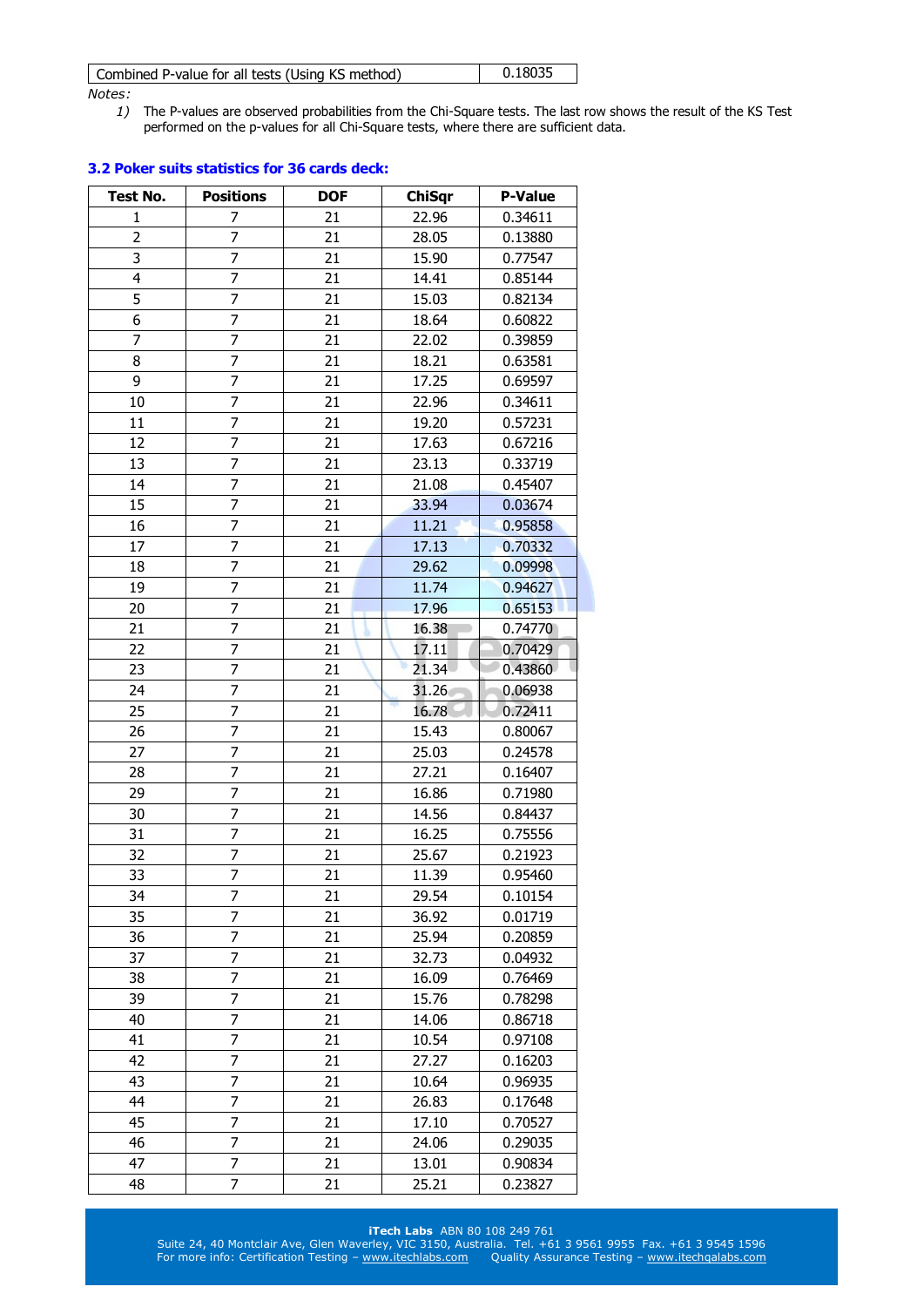| 49                                               |         |  | 32.15 | 0.05651 |  |  |  |
|--------------------------------------------------|---------|--|-------|---------|--|--|--|
| 50                                               |         |  | 24.99 | 0.24751 |  |  |  |
|                                                  |         |  | 17.20 | 0.69870 |  |  |  |
|                                                  |         |  |       |         |  |  |  |
| Combined P-value for all tests (Using KS method) | 0.20295 |  |       |         |  |  |  |

*1)* The P-values are observed probabilities from the Chi-Square tests. The last row shows the result of the KS Test performed on the p-values for all Chi-Square tests, where there are sufficient data.

# **4. Summary of the analysis**

# **4.1 Summary of the analysis of 52 cards deck:**

The analysis of 52 cards completes by combining the result of the KS Test performed in the 3 types of analysis (Hand Types, Ranks and Suits) for 52 card decks using the Holm's method and producing a single Combined P -value.

The combined p-value produced using the Holm's method is used as indication for statistical randomness.

| <b>Combination of p-values using Holm's Method</b> |                |                   |  |  |  |
|----------------------------------------------------|----------------|-------------------|--|--|--|
| Test                                               | <b>P-Value</b> | <b>P-Adjusted</b> |  |  |  |
| <b>Ranks Test</b>                                  | 0.19402        | 0.54106           |  |  |  |
| <b>Suits Test</b>                                  | 0.18035        | 0.54106           |  |  |  |
| Hand Types Test                                    | 0.57746        | 0.57746           |  |  |  |
|                                                    |                |                   |  |  |  |
| <b>Combined P-Value using Holm's Method</b>        | 0.54106        |                   |  |  |  |

Notes:

1) The combined p-value of all statistical tests using Holm's Method conducted for 52 card decks is greater than the minimum value of 0.05 which indicates that the randomness of the observed data falls within 95% confidence limits.

The final outcome of the analysis of 52 cards deck indicates that the RNG is working correctly.

# **4.2 Summary of the analysis of 36 cards deck:**

The analysis of 36 cards completes by combining the result of the KS Test performed in the 3 types of analysis (Hand Types, Ranks and Suits) for 36 card decks using the Holm's method and producing a single Combined P -value. Where there are insufficient data the individual Chi-Square tests results are used in the Holm's method for producing a combined p-value.

The combined p-value produced from the using the Holm's method is used as indication for statistical randomness.

| <b>Combination of p-values using Holm's Method</b> |                |                   |  |  |  |
|----------------------------------------------------|----------------|-------------------|--|--|--|
| Test                                               | <b>P-Value</b> | <b>P-Adjusted</b> |  |  |  |
| <b>Ranks Test</b>                                  | 0.17029        | 0.51086           |  |  |  |
| Suits Test                                         | 0.20295        | 0.51086           |  |  |  |
| Hands Type Test                                    | 0.01218        | 0.04872           |  |  |  |
| Hands Type Test                                    | 0.26229        | 0.51086           |  |  |  |
|                                                    |                |                   |  |  |  |
| <b>Combined P-Value using Holm's Method</b>        | 0.04872        |                   |  |  |  |

Notes:

1) The combined p-value of all statistical tests using Holm's Method conducted for 36 card decks is greater than the minimum value of 0.05 which indicates that the randomness of the observed data falls within 95% confidence limits.

The final outcome of the analysis of 36 cards deck indicates that the RNG is working correctly.